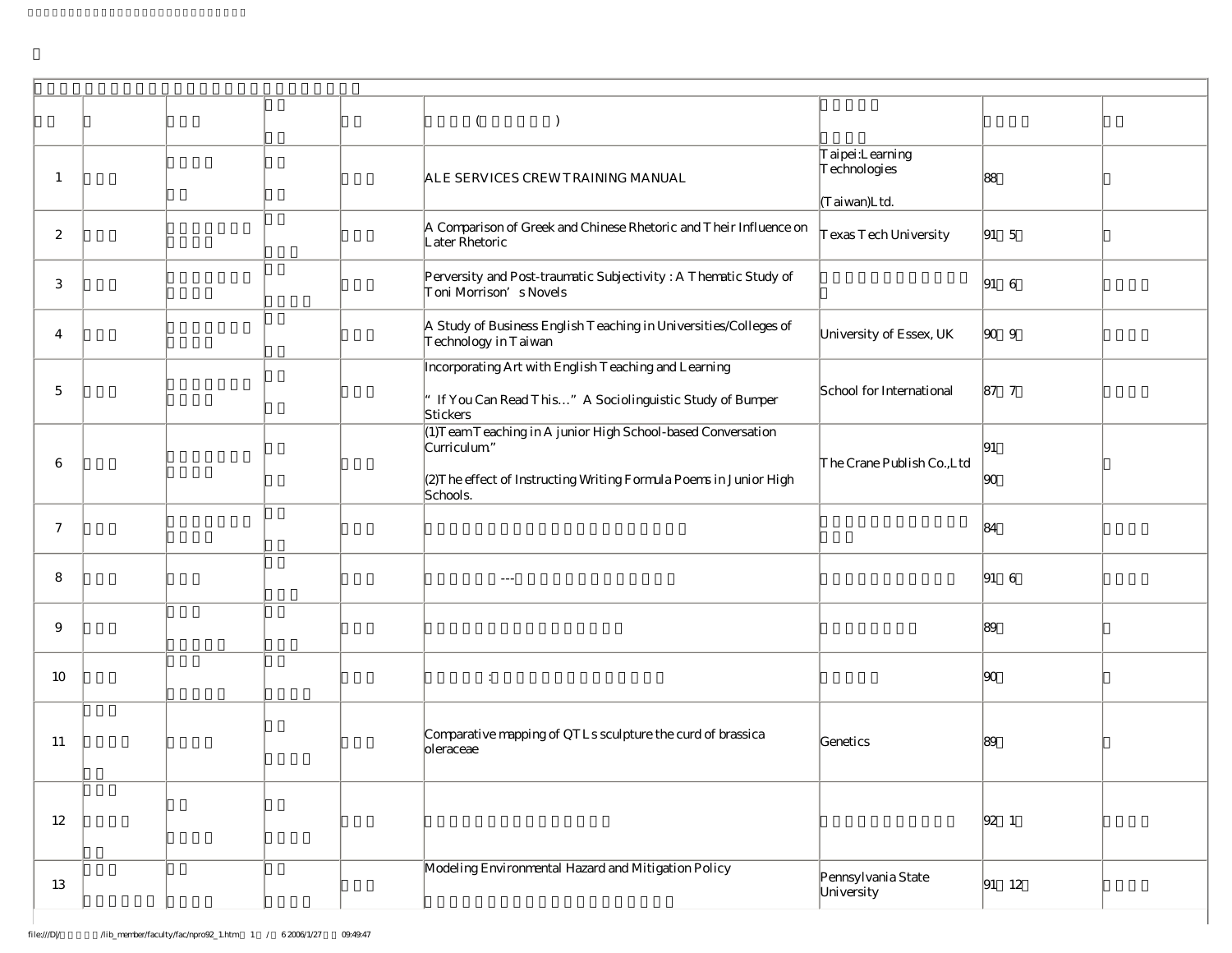| 14              | Pathogenicity of Pseudomonas syringae: A view from the islanders<br>(Pseudomonas syringae                                                                                  |                                                | 91                                     |  |
|-----------------|----------------------------------------------------------------------------------------------------------------------------------------------------------------------------|------------------------------------------------|----------------------------------------|--|
| 15              | Genetic variation in Meloidogyne hapla and Inheritance of Viurlence<br>to Resistanct in Common Bean (Phaseolus vulgaris)<br>(Meloidogyne hapla)<br>(Phaseolus vulgaris)    |                                                | 91                                     |  |
| 16              | A Study of Factors Influencing the Penetration and Capacity of<br>Vibratory Driven Piles                                                                                   | Soils and Foundationt<br>(Japan)               | $ 89 \quad 6$                          |  |
| 17              | Vitamin B6 homocysteine and methionine metabolism in rheumatoid<br>arthritis                                                                                               | Tufts University Doctoral<br>Dissertation      | 89                                     |  |
| 18              |                                                                                                                                                                            |                                                | $\begin{vmatrix} 91 & 7 \end{vmatrix}$ |  |
| 19              | $\ddot{\phantom{a}}$<br>: Evaluation of the Migration Process from I-Lan County to<br>Taipei City                                                                          | UCL                                            | $ 89 \quad 3$                          |  |
| 20              | Sensitivity-Enhanced Nuclear Quadrupole Correlation Spectroscopy:<br>Application of Single Transition Operators in Nuclear Quadrupole<br>Resonance of Half-Integer Nucleus | Journal of Chemical Physics 91 2               |                                        |  |
| 21              | Estimation and Prediction of Generalized Growth Curve with<br>Grouping Variances in AR(q) Dependence Structure                                                             | Biometrical<br>Journal                         | 92                                     |  |
| 22              | Evidence for suppression of superconductivity by spin imbalance in<br>Co-Al-Co single electron transistors                                                                 | Physical Review Letters                        | 91                                     |  |
| 23              | Complementary Alternation of Vertical Charge Oscillations in Two<br>Types of Thin Pb Islands on Si (111)                                                                   | Phys. Rev. Lett                                | $ 91 \t12$                             |  |
| 24              | Reschedulablc-Group-SCAN Scheme for Mixed Real-Time/Non-Real-<br>Time Disk Scheduling in a Multimedia System                                                               | The Journal of Systems and<br>Software         | $\log$                                 |  |
| 25              | A neural network for linear matrix inequality problems"                                                                                                                    | <b>IEEE</b> Transactions on<br>Neural Networks | 89                                     |  |
| 26              |                                                                                                                                                                            |                                                | 86                                     |  |
| 27              |                                                                                                                                                                            |                                                | $ 92 \t1$                              |  |
| 28              | Novel phosphorus containing epoxy resins l. Synthesis and property Polymer                                                                                                 |                                                | 90                                     |  |
| 29              | Determination of interfacial shear strength between the glass fiber<br>and primary coating in double-coated optical fibers from mechanical<br>strip forces                 | Applied Optics                                 | $\begin{vmatrix} 91 & 3 \end{vmatrix}$ |  |
| 30 <sup>°</sup> | Spectral Change in Fraunhofer Diffraction for a Space and Time<br>Variant Gaussian Pulsed Beam from a Circular Aperture"                                                   | Japanese Journal of Applied<br>Physics         | (EI,<br>$ SCI\rangle$                  |  |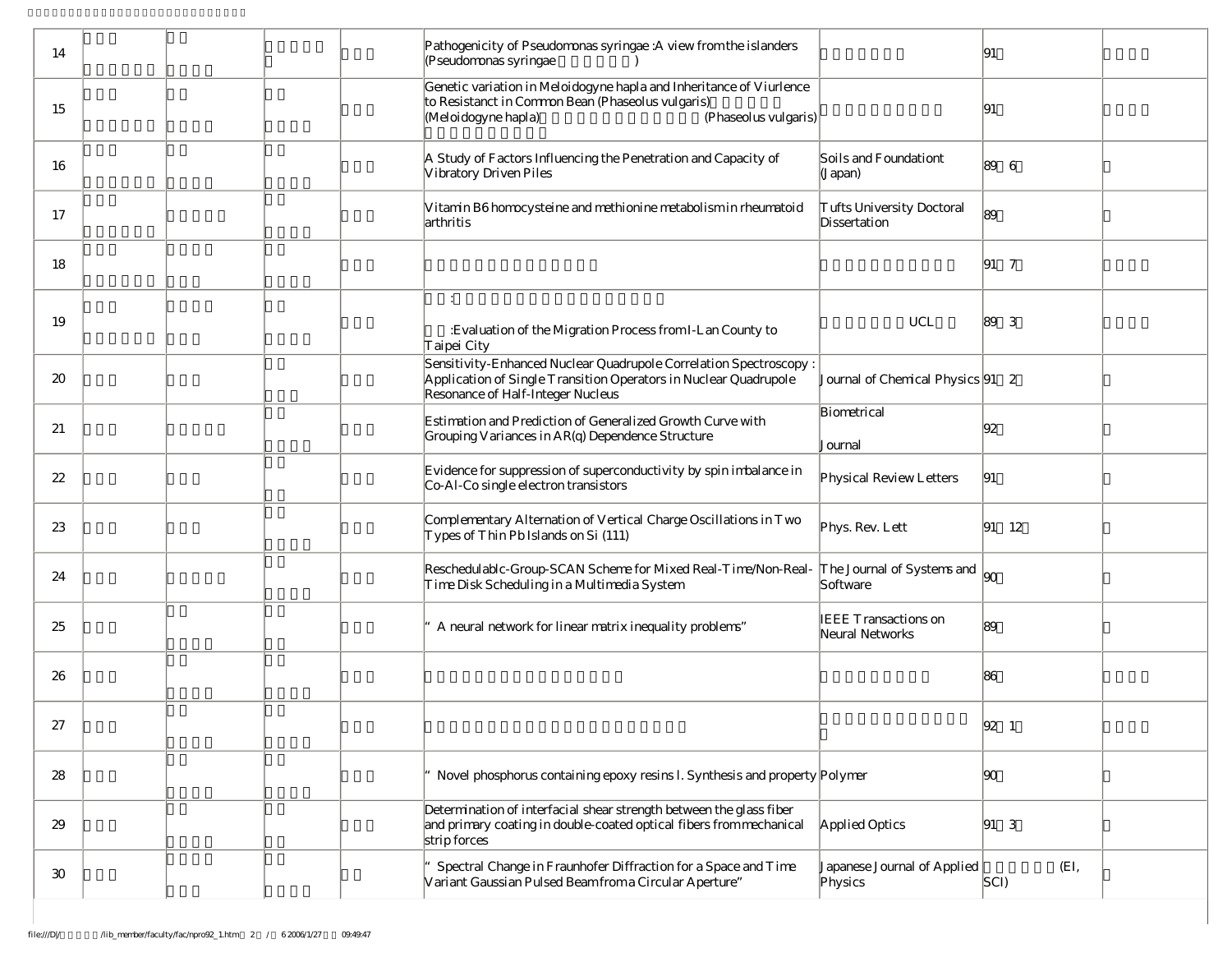| 31 | Congenital enterovirus 71 infection - a case study with virology and<br>immunohistochemistry.                                                                                                | Clinical Infectious Diseases. 89 8                               |                                        |  |
|----|----------------------------------------------------------------------------------------------------------------------------------------------------------------------------------------------|------------------------------------------------------------------|----------------------------------------|--|
| 32 | Mechanisms of arginine vasopressin-induced insulin secretion in<br>RIN <sub>m5F</sub> cells                                                                                                  | Lowa State University                                            | 85                                     |  |
| 33 | Epidemiology of Bartonella Iinfections in Canids and Ruminants in<br>Canids and Ruminants in the Western and<br>Central United States: Identification of Potential Reservoirs and<br>Vectors | PhD dissertation,<br>University of California at<br>Davis        | 89                                     |  |
| 34 |                                                                                                                                                                                              |                                                                  | $ 92 \quad 6$                          |  |
| 35 |                                                                                                                                                                                              |                                                                  | 87 6                                   |  |
| 36 |                                                                                                                                                                                              |                                                                  | $\begin{vmatrix} 92 & 5 \end{vmatrix}$ |  |
| 37 | Copyright Law And Peer-to-Peer Technology After Napster                                                                                                                                      |                                                                  | $\begin{vmatrix} 91 & 9 \end{vmatrix}$ |  |
| 38 |                                                                                                                                                                                              |                                                                  | 83 6                                   |  |
| 39 |                                                                                                                                                                                              |                                                                  | $\begin{vmatrix} 92 & 4 \end{vmatrix}$ |  |
| 40 | Sustainable Development Measurement With Applications to the UK<br>Taiwan                                                                                                                    | University of Cambridge                                          | $ 91 \t11$                             |  |
| 41 | Cross-cultural Learning Needs of Taiwanese Managers in the United<br>States                                                                                                                  | The University of Texas at<br>Austin                             | 86                                     |  |
| 42 | Differences between decision - makers in organizations in Taiwan:<br>case studies in the banking industry                                                                                    | Cardiff<br>University, U.K.                                      | $ 91 \t11$                             |  |
| 43 |                                                                                                                                                                                              |                                                                  | 89<br>$\overline{4}$                   |  |
| 44 |                                                                                                                                                                                              |                                                                  | 89 6                                   |  |
| 45 | A Practical (t,n)Threshold Proxy Signature Scheme Based On The<br>RSA Cryptosystem                                                                                                           | <b>IEEE Transactions On</b><br>Knowledge and Data<br>Engineering | $\begin{vmatrix} 92 & 9 \end{vmatrix}$ |  |
| 46 | Spatial Similarity Retrieval in Video Database                                                                                                                                               | Journal of Visual<br>Communication and Image<br>Representation   | $\vert 90 \rangle$                     |  |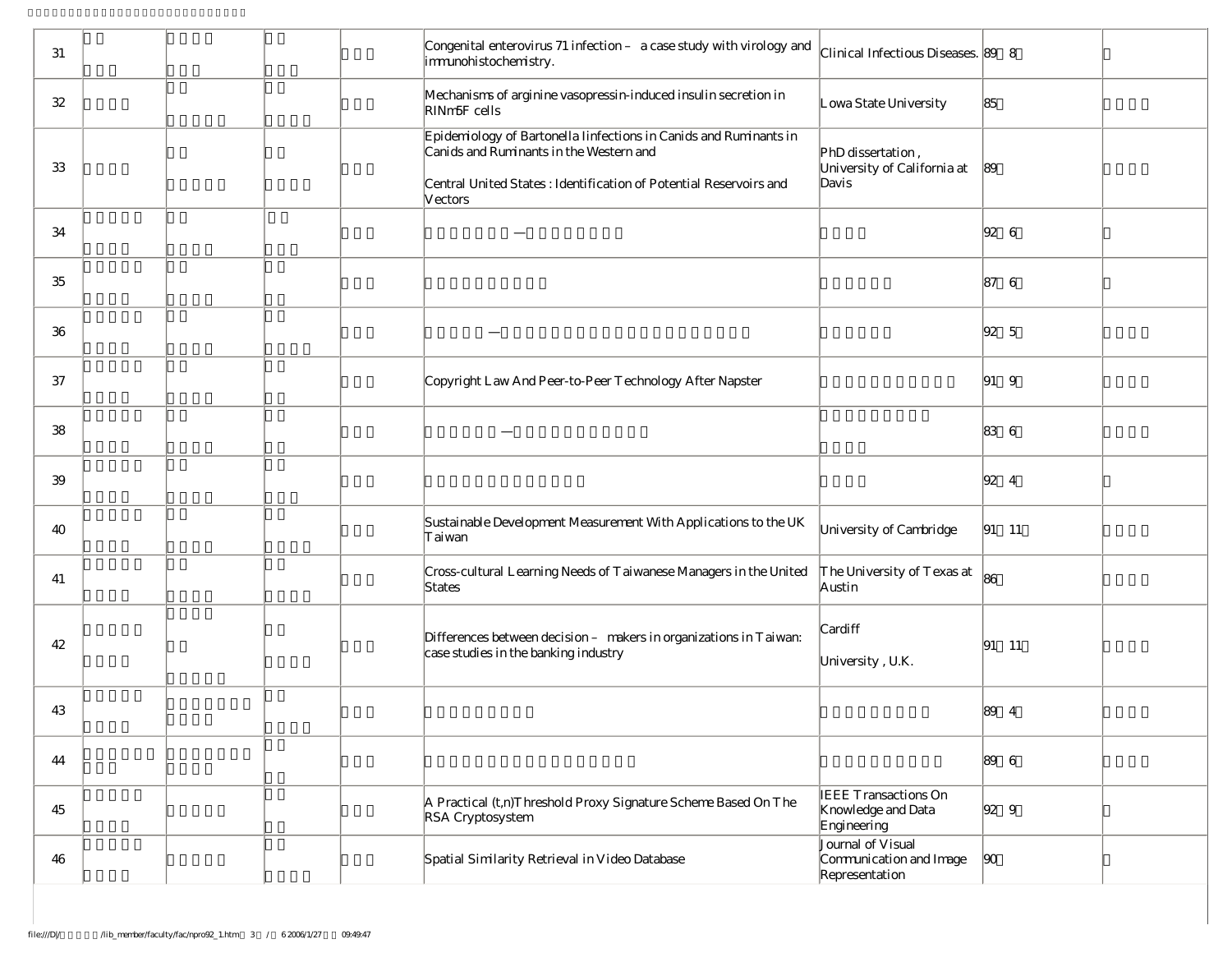| 47 | EMPIRICAL STUDIRS RELATED TO GOODWILL ACCOUNTING<br>IN THE UK: THE ISSUES OF VALUE-RELEVANCE AND<br>ACCOUNTING POLICY CHOICE                                                                                                                                                                                                                                                                                                                                                                                                                                                      | University of Lancaster            | $ 91 \t12$    |
|----|-----------------------------------------------------------------------------------------------------------------------------------------------------------------------------------------------------------------------------------------------------------------------------------------------------------------------------------------------------------------------------------------------------------------------------------------------------------------------------------------------------------------------------------------------------------------------------------|------------------------------------|---------------|
| 48 | Structural and mutational Analyses of cis-acting sequences in the 5'<br>untranslated region of satellite RNA of bamboo mosaic potexvirus.<br>5                                                                                                                                                                                                                                                                                                                                                                                                                                    | J.Virol                            | 92            |
| 49 | Multiple mutagenesis of nonuneversal serine codons of Candida<br>rugosa LIP2 gene and biochemical characterization of purified<br>recombinant LIP2 lipase overexpressed in Pichia pastoris.                                                                                                                                                                                                                                                                                                                                                                                       | Biochem.J.                         | 191           |
| 50 | Three novel Myb proteins with single DNA-bindling repeats mediate<br>sugar and hormonal regulation of - amylase gene expression.<br><b>MYB</b>                                                                                                                                                                                                                                                                                                                                                                                                                                    | Plant Cell                         | 91            |
| 51 | Novel baculovirus DNA elements strongly stimulate activities of<br>exogenous and endogenous promoters.                                                                                                                                                                                                                                                                                                                                                                                                                                                                            | J.Biol.Chem                        | 91            |
| 52 | Effective particle-mediated vaccination against mouse melanoma by<br>coadministration of plasmid DNA encoding Gp100 and granulocyte-<br>macrophage colony-stimulating factor.<br>GM-CSF DNA<br>$Gp-100$                                                                                                                                                                                                                                                                                                                                                                           | Clin Cancer Res                    | $ 90\rangle$  |
| 53 | Molecular dissection of the gibberellin/abscisic acid signaling<br>pathways by transiently expressed dsRNA interference<br><b>RNA</b><br>GA ABA                                                                                                                                                                                                                                                                                                                                                                                                                                   | Plant Cell                         | 91            |
| 54 | Muatgenesis of Trp54 and TRP203 residues on Fibrobacter<br>succinogenes 1,3-1,4 -D-glucanase significantly affects catalytic<br>activities of the enzyme.<br>Fibrobacter succinogenes 1,3-1,4-<br>54 203                                                                                                                                                                                                                                                                                                                                                                          | Biochemistry                       | 91            |
| 55 | Significance of loc-al electrostatic in-teractions in staph-ylococcal<br>nuclease studied by site-dir-ected mutagenesis"<br>Staphylococcal Nuclease                                                                                                                                                                                                                                                                                                                                                                                                                               | Journal of Biological<br>Chemistry | $ 90\rangle$  |
| 56 | Subcellular localization of ACC oxidase in apple fruit.<br>ACC                                                                                                                                                                                                                                                                                                                                                                                                                                                                                                                    | Plant Cell Physiol.                | $ 91 \quad 5$ |
| 57 | Tomato Plants Ectopically Expressing Arabidopsis CBF1 show<br>Enhanced Resistence to Water Deficit Stress.<br>CBF1                                                                                                                                                                                                                                                                                                                                                                                                                                                                | Plant Physiol.                     | 91            |
| 58 | Abscisci Acid Biosynthesis Gene Underscores the Complexity of<br>Sugar, Stress, and Hormone Interaction<br>$\begin{array}{ccc} \sqrt{2} & & \sqrt{2} & \\ \sqrt{2} & & \sqrt{2} & \\ \sqrt{2} & & \sqrt{2} & \\ \sqrt{2} & & \sqrt{2} & \\ \sqrt{2} & & \sqrt{2} & \\ \sqrt{2} & & \sqrt{2} & \\ \sqrt{2} & & \sqrt{2} & \\ \sqrt{2} & & \sqrt{2} & \\ \sqrt{2} & & \sqrt{2} & \\ \sqrt{2} & & \sqrt{2} & \\ \sqrt{2} & & \sqrt{2} & \\ \sqrt{2} & & \sqrt{2} & \\ \sqrt{2} & & \sqrt{2} & \\ \sqrt{2} & & \sqrt{2} & \\ \sqrt{2} & & \sqrt{2} & \\ \sqrt{$<br>$^\mathrm{^\circ}$ | Plant Cell                         | 91            |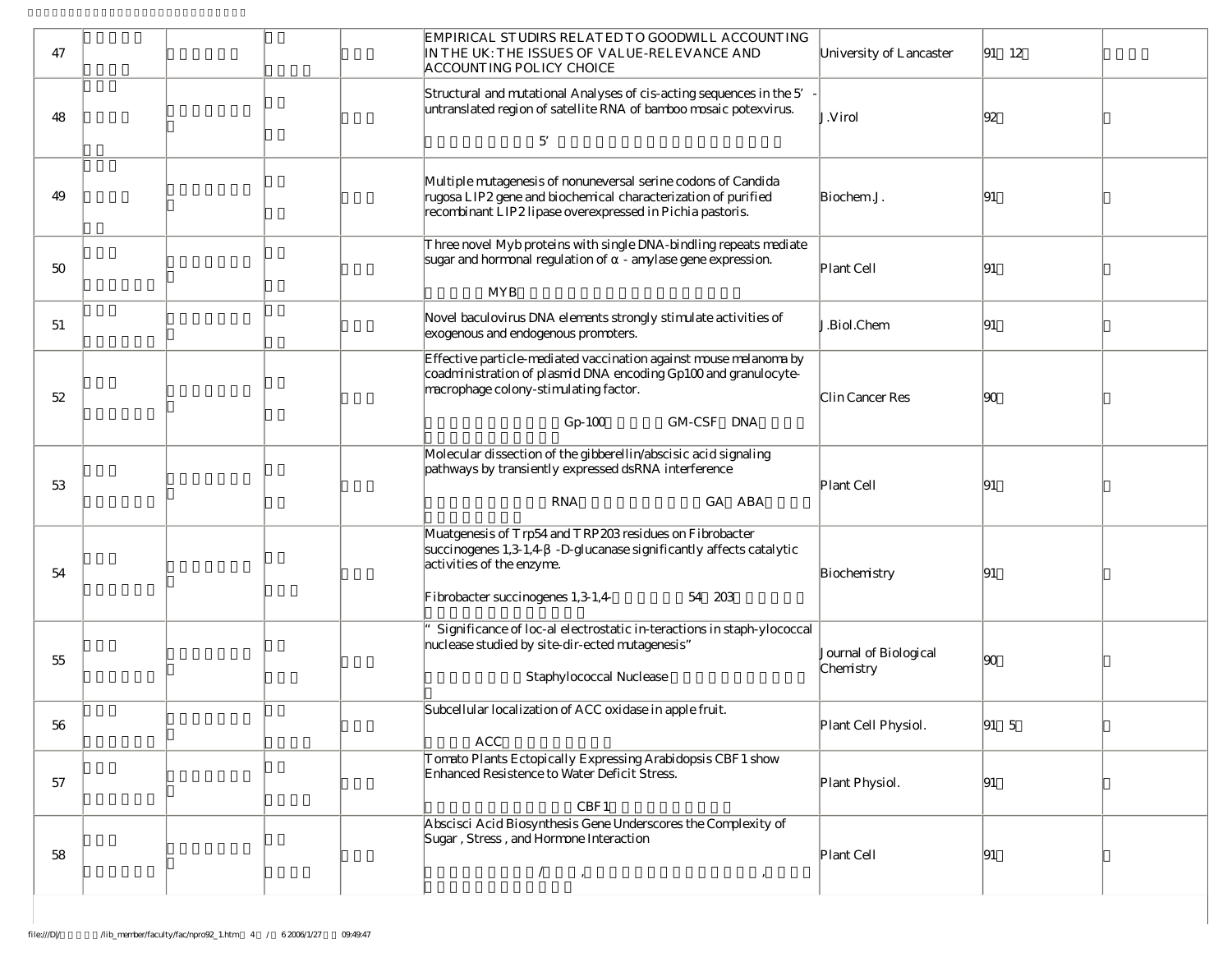| 59 | VirB2 propilin cleavage and cyclization.<br>VirB2 | Biogenesis of T pili in Agrobacterium tumefaciens requires precise                                                                          | <b>J.Bacteriol.</b>   | 91                                                  |  |
|----|---------------------------------------------------|---------------------------------------------------------------------------------------------------------------------------------------------|-----------------------|-----------------------------------------------------|--|
| 60 |                                                   | Seed plant phylogeny inferred from all three plant genomes:<br>Monophyly of gymnosperms and sisterhood of Gnetales and Pinaceae.            | PNAS.USA              | 89                                                  |  |
| 61 |                                                   | Mutation of Arabidopsis plastid phosphoglucose isomerase affects<br>leaf starch synthesis and floral initiation.Plant Physiol. 123:319-326. | Plant Physiol.        | 89                                                  |  |
| 62 | Necrosis Virus.                                   | In Vitro Efficiency of Intra-and Extracellular Immunization with<br>Mouse Anti-YGNNV Antibody against Yellow Grouper Nervous                | Vaccine               | 91                                                  |  |
| 63 | proteasome and the Cop9Signalosome.               | Subunit interaction maps for the regulatory particle of the 26S                                                                             | <b>EMBOJ</b>          | $\begin{array}{ccc} \n\boxed{90} & 12\n\end{array}$ |  |
| 64 | multiple plases of nitrate uptake.                | CHL 1 is a dual-affinity nitrate transporter of Arabidopsis involving in Plant Cell                                                         |                       | 88                                                  |  |
| 65 | the root/soil interface.                          | The spatial expression patterns of a phosphate transporter(MtPT 1)<br>from Medicago truncatula : indicate a role in phosphate transport at  | The Plant J.          | $ 90\rangle$                                        |  |
| 66 |                                                   | Luteolin and GroESL modulate in vitro activity of NodD.                                                                                     | J.Bacteriology        | 91                                                  |  |
| 67 | Kinase and the Tec PH domain.                     | Tec kinase signaling in T cell is regulated by phosphatidylinositol 3-                                                                      | Journal of Immunology | $ 90\rangle$                                        |  |
| 68 | Phytochrome Superfamily                           | Defining the Bilin Lyase Domain : Lessons from the Extended                                                                                 | Biochemistry          | 89                                                  |  |
| 69 |                                                   | Correlation between quantized elecyronic states and oscillatory<br>thickness relaxations of 2D Pb islands on Si(111)7*7 surfaces            | Phys.Rev.Lett.        | $ 90\rangle$                                        |  |

|  |  |  |  |  |  | ∼   |  |  |
|--|--|--|--|--|--|-----|--|--|
|  |  |  |  |  |  | 191 |  |  |